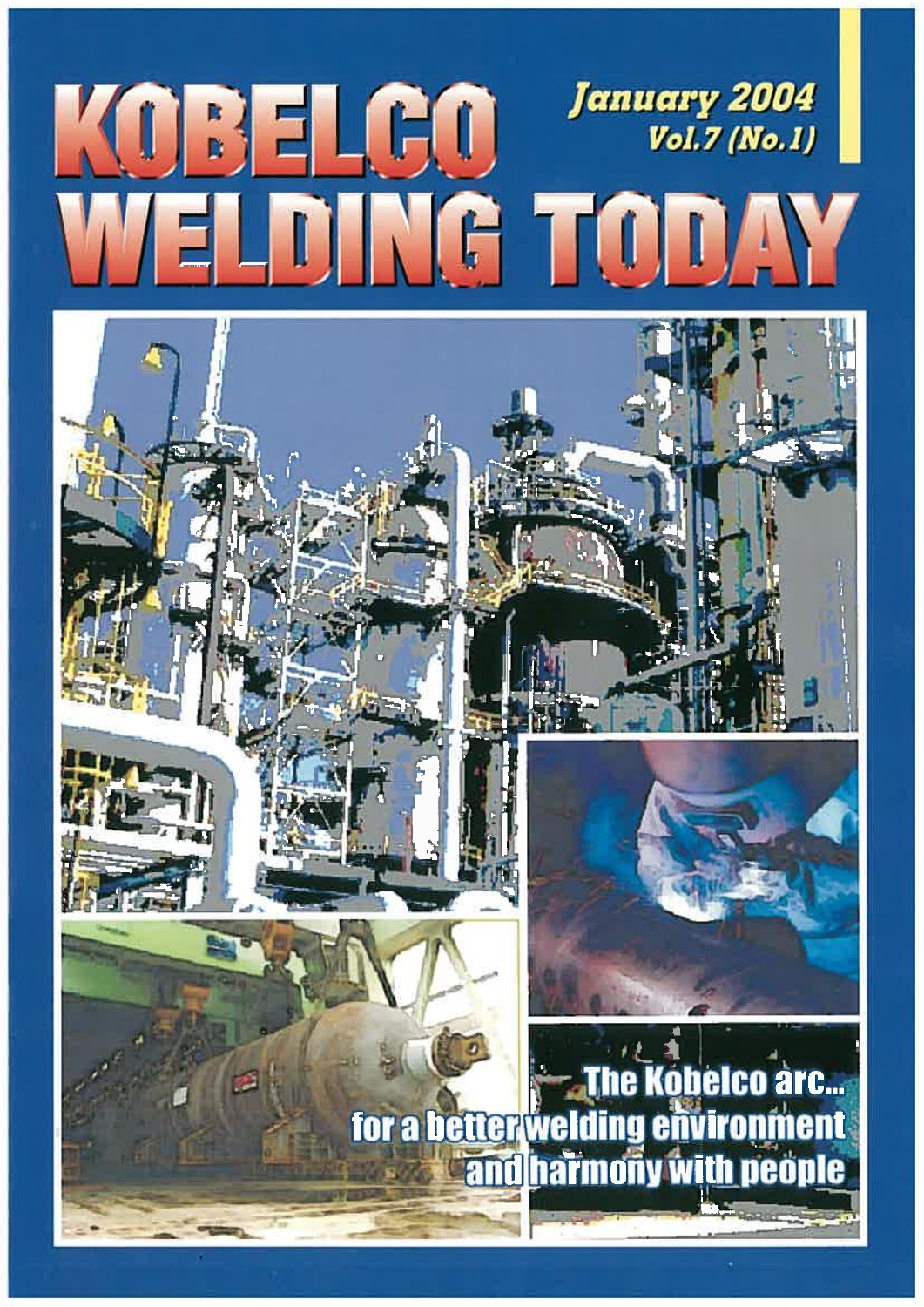#### **New Products**

**Harsh, cold seas require stronger, tougher materials for more durable offshore structures...** *DW-62L* **and**  *DWA-62L* **meet the challenge.** *Photo courtesy of Rig* 



**DW-62L** (AWS A5.29 E91T1-Ni2J) and **DWA-62L** (AWS A5.29 E91T1-G), brand new rutile-based fluxcored wires for  $CO<sub>2</sub>$  and  $80\%$  Ar/bal.CO<sub>2</sub> shielding respectively, offer excellent notch toughness suitable for low temperature steel of the 500-MPa yield strength class. Both wires provide high notch toughness at 60 or higher by Charpy impact testing and stable

fracture at 40 or higher by CTOD testing.

As shown in **Table 1**, both wires contain Ni at around 2% and micro-alloying with Ti and B. This sophisticated chemistry of the weld metal enables fine microstructures even in the as-cast zone or dendritic zone **Photo 1**.

|  | Table 1. Typical chemical compositions and tensile properties |  |  |
|--|---------------------------------------------------------------|--|--|
|  | of DW-62L and DWA-62L weld metals tested per AWS A5.29        |  |  |

| <b>Brand</b>  | DW-62L          | <b>DWA-62L</b>                        |                       |
|---------------|-----------------|---------------------------------------|-----------------------|
| C             | 0.07            | 0.07                                  |                       |
| Si            | 0.29            | 0.32                                  |                       |
| M             | 1.21            | 1.33                                  |                       |
| Ni            | 2.4             | 2.1                                   | Figure 1<br>tested by |
| Ti            | 0.06            | 0.07                                  | 62(1.2r)              |
| в             | 0.004           | 0.005                                 | <b>DWA-62L</b>        |
| 0.2 PS (MPa)  | 545             | 561                                   |                       |
| TS (MPa)      | 626             | 641                                   | Table 2<br>welded in  |
| EI( )         | 29              | 27                                    |                       |
| Shielding gas | CO <sub>2</sub> | $Ar$ <i>bal.CO</i> <sup>2</sup><br>80 | Brand                 |



Photo 1. Ti-B micro-alloyed fine microstructures of the as-cast zone of weld metals of thick plate joints

With Ti-B micro-alloyed fine microstructure, **DW-62L** and **DWA-62L** exhibit unsurpassed notch toughness as shown in **Fig. 1** and excellent CTOD values as shown in **Table 2**.



Figure 1. Charpy impact absorbed energies of weld metals tested by using a 60-mm thick double-V groove joint for DW-62L (1.2mm) and an 80-mm thick double-V groove joint for DWA-62L (1.2mm) in vertical welding

| Table 2 CTOD values of DW-62L and DWA-62L weld metals |  |
|-------------------------------------------------------|--|
| welded in the vertical position                       |  |

| <b>Brand</b>   | Plate<br>thickness<br>(mm) | Test temp.<br>Fracture<br>type |                           | CTOD<br>(mm)         |
|----------------|----------------------------|--------------------------------|---------------------------|----------------------|
| DW-62L         | 60                         | 40                             | <b>Stable</b><br>fracture | 0.72<br>0.63         |
| <b>DWA-62L</b> | 80                         | 40                             | <b>Stable</b><br>fracture | 0.66<br>0.51<br>0.49 |

Note: Base metal: Rolled steel of JIS G 3106 SM490A grade Testing method: BSI BS7448-1991  $(W = B)$ 

Diffusible hydrogen testing per JIS Z 3118 resulted in 2.1 ml/100g on average for **DW-62L** weld metal and 3.9 ml/100g on average for **DWA-62L** weld metal. Such low diffusible hydrogen enables the use of 100 preheating to prevent cold cracking in thick plate welds.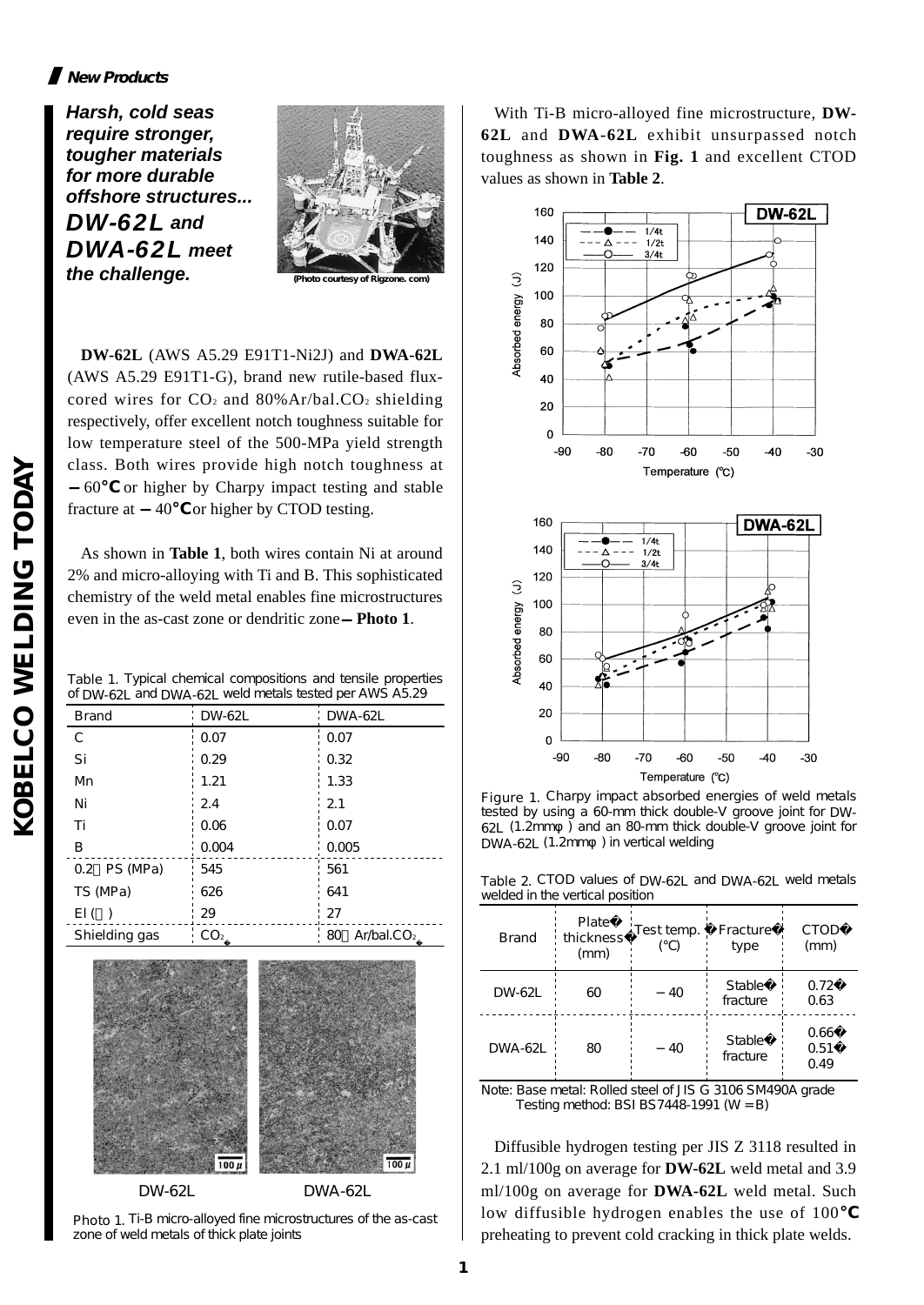# **My Impressions at Beijing Essen**

The Beijing ESSEN welding fair was held in Shanghai from November 26 to 29 last year. KOBELCO exhibited products made in Japan in addition to those made by KOBE WELDING OF TANGSHAN (KWT) in China. It was quite a big welding fair involving about 426 exhibitors and 30,000 visitors. During my visit I really felt China was growing steadily day by day. All visitors seemed eager to get all kinds of information on welding, cutting, positioning, manipulation, and safety goods.

In the field of welding consumables I noticed several Chinese manufactures, whom I had never heard of before, exhibiting various types of welding consumables including stick electrodes, solid wires, and flux cored wires. These exhibits suggested that the Chinese market of welding consumables has grown very large. The Chinese Welding Association announced the production of welding materials in 2002 was 1,500,000 tons. This is almost three times that of in Japan. I think they have already caught up in the general technology for the welding industry, and they will be able to grow further, even though they are still behind in more advanced technologies in particular fields.

KOBELCO introduced some of newly developed products such as flux cored wires for stainless steel thin sheets and various types of welding materials for Cr-Mo steel and low temperature steel. If you have had no chance to see such advanced products, please visit the Japan International Welding Show in Osaka in July. I am looking forward to seeing all of you.

**Masakazu Tojo** General Manager International Operations Dept. Welding Company Kobe Steel, Ltd.



#### **A happy new year to all the KWT readers!**

It is a great honor to be given an opportunity to introduce myself in Kobelco Welding Today. Yu Agatsuma is my name. I was placed into the International Operations Department in May, 2003, immediately after graduation from university and the company orientation period. At present, I am in charge of the European market.



**Yu Agatsuma** through welding. IOD, Welding Co. Kobe Steel, Ltd.

I am soccer-crazed, and I went to watch the 2002 World Cup Soccer matches in Korea while I was a student. Though I could not speak Korean at all, I made a good friend with a Korean citizen seated next to me in the stadium. I realized that you could build up a good relationship through soccer with people from another country with a different culture, despite the language barrier. For that matter, not only soccer but other sports and music can also encourage good cross-cultural interchange among peoples. I hope that I can build up a good relationship with people world over



at Beijing Essen in China

**Preface**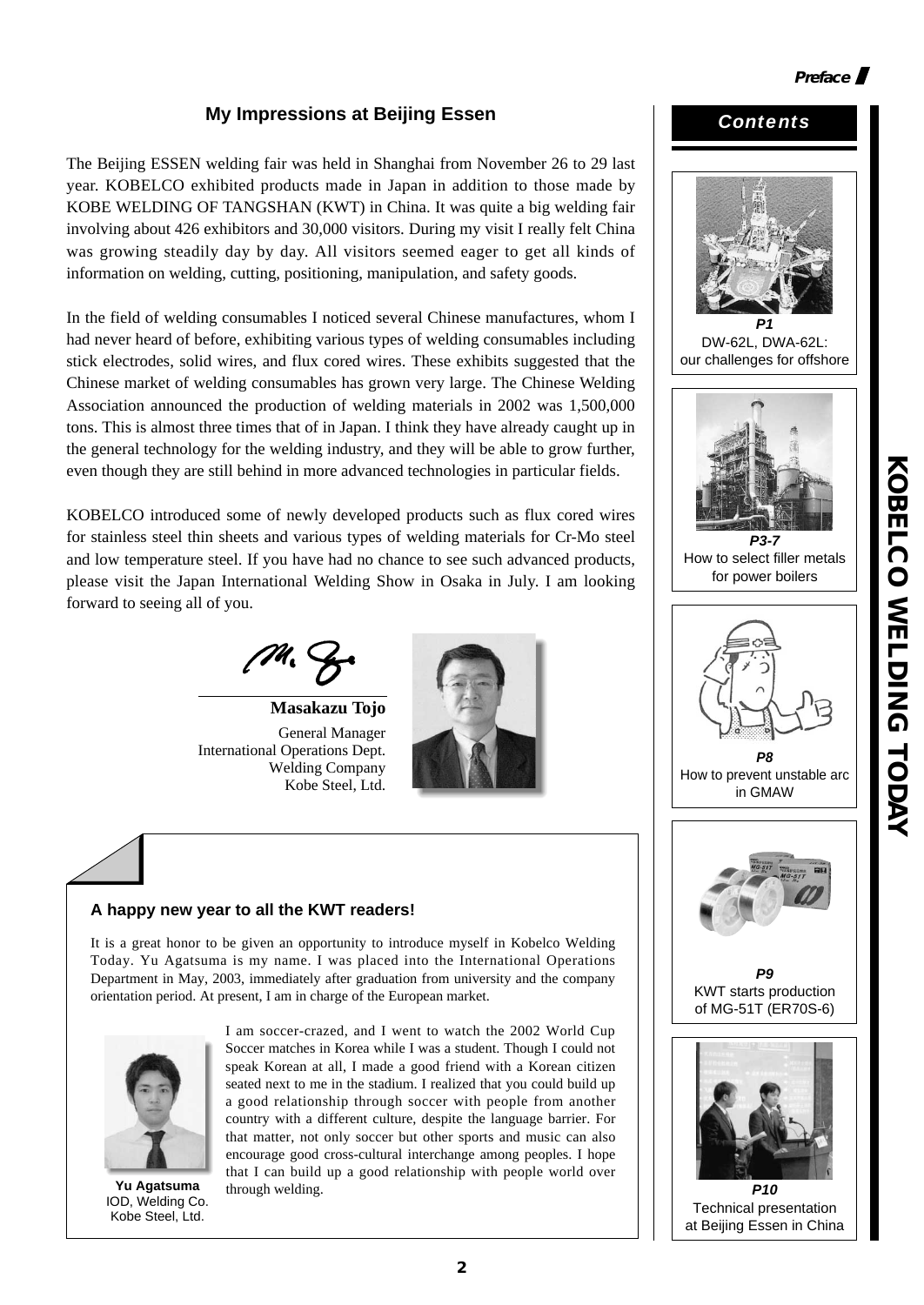

Steam boilers produce high-temperature high-pressure steam by heating pressurized water in hermetically sealed vessels through the combustion of such fossil fuels as coal, LNG, and oil. Steam boilers are widely used for such applications as power plants, ships, steel mills, textile processes, chemical processes, and oil refineries. Power generation boilers are required to drive turbogenerators in central power stations or they may be used to supply steam for process requirements. A steam power station contains many thousands of welds and the failure of just one can result in a shutdown, so good weld quality is of great importance.

This two-part series of articles on welding power generation boilers will begin with Part 1: How to select filler metals. In the next issue the series will continue with Part 2: Essential factors in welding procedure controls.

## **Power boilers use varieties of steels**

Power boilers are fabricated by using a variety of steel materials in consideration of more efficient performance with competitive materials at lower fabrication costs. **Table 1** shows the diverse steel materials used, the choice of which depends primarily on the service temperature of the individual components in a power boiler, although other factors such as steam pressure and corrosives should also be taken into account for a more precise classification. In general, high-temperature highpressure service requires the component steel materials to contain chromium to improve creep rupture strength and thermal corrosion resistance and molybdenum, vanadium, niobium and tungsten to improve creep rupture strength at elevated temperatures.

| Table 1. Power boiler component materials and suitable service |  |
|----------------------------------------------------------------|--|
| temperature ranges                                             |  |

| Steel type             | <b>Typical</b><br><b>ASTM(ASME)</b><br>grade | Service<br>temperature<br>$\lambda$ <sup>(1)</sup> |
|------------------------|----------------------------------------------|----------------------------------------------------|
| carbon steel           | A106                                         | 350-400                                            |
| 0.5M <sub>0</sub>      | A335Gr.P1                                    | 400-475                                            |
| 1Cr-0.5Mo              | A335Gr.P12                                   | 450-550                                            |
| 1.25Cr-0.5Mo           | A335Gr.P11                                   | 500-550                                            |
| 2.25Cr-1Mo             | A335Gr.P22                                   | 520-600                                            |
| Low C<br>2.25Cr-W-V-Nb | (SA213Gr.T23)<br>(SA335Gr.P23)               | 525-600                                            |
| 5Cr-0.5Mo              | A335Gr.P5                                    | 550-600                                            |
| 9Cr-1Mo                | A335Gr.P9                                    | 600-650                                            |
| 9Cr-1Mo-V-Nb           | A335Gr.P91                                   | 525-600                                            |
| stainless steel        | A312Gr.304H                                  | 650-850                                            |

Note (1) Ka-ryoku Genshi-ryoku Hatsuden (Fire and Nuclear Power Generation), Vol.51, No.1, January 2000

In response to demands for higher power generation efficiency the steam temperature and pressure of power boilers have been increasing. As the power generation efficiency increases, the consumption of fuels for generating electrical power can be decreased; consequently, the emission of carbon dioxide can be reduced, thereby helping to combat global warming. In this respect, in addition to those shown in Table 1, advanced 9-12Cr ferritic steels enhanced by tungsten in addition to molybdenum, vanadium and niobium have been put into practice. 9Cr-W-V-Nb and 12Cr-W-V-Nb steels are typical of those used for such advanced performance, as they are tailored for the applications to be operated at around 600 with higher allowable stress.

#### **Diverse filler metals for heat-resistant low-alloy steels**

Choosing an appropriate filler metal suitable for various heat-resistant low-alloy steels ranging from low Mo steel to high Cr steel can be confusing because numerous filler metals are available. **Table 2** serves as a quick selection guide to appropriate filler metals for various types of heat-resistant low-alloy steels often used for fabricating power boilers.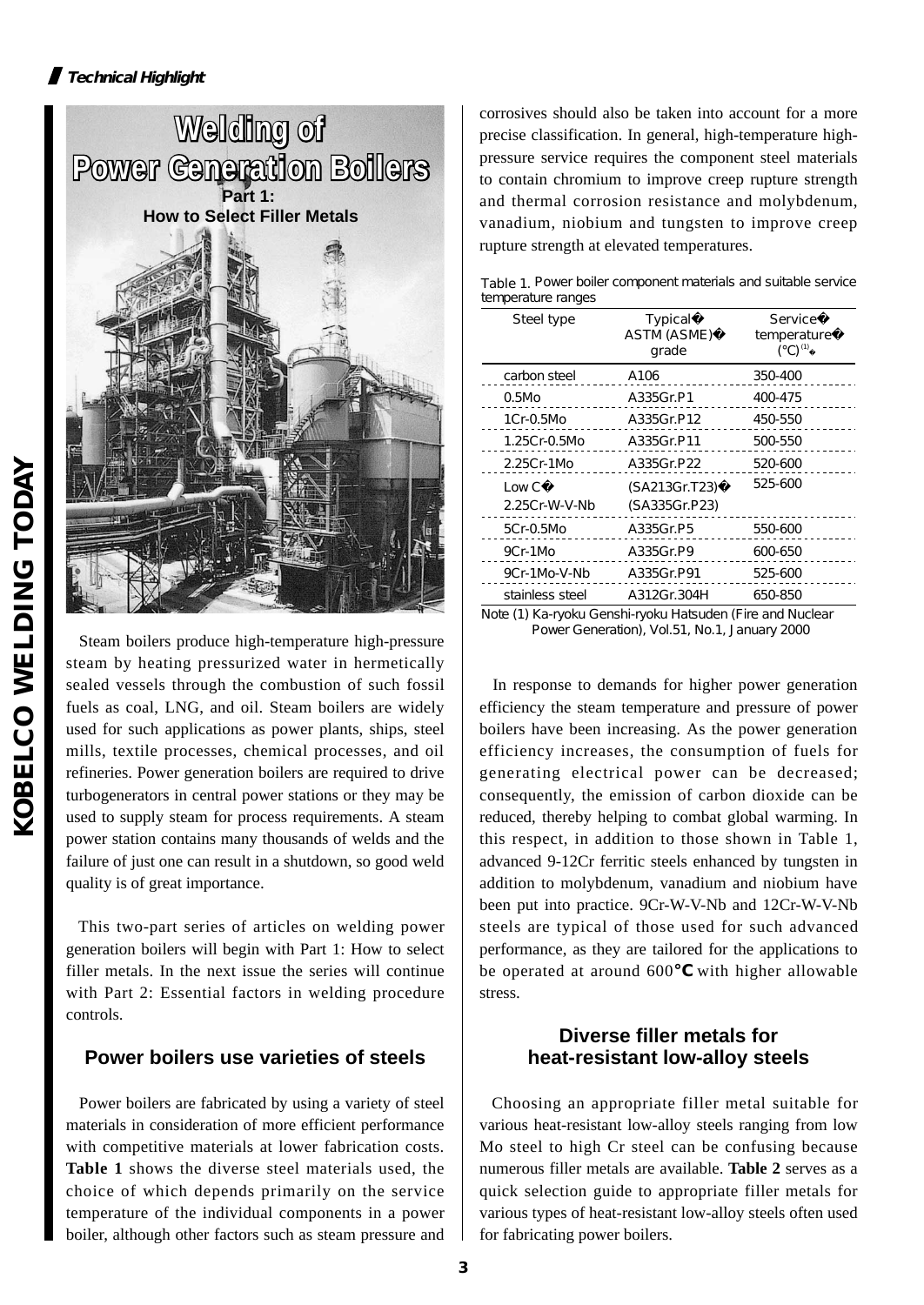| Table 2 A selection guide to proper filler metals for heat-resistant low-alloy steels for power boilers |  |
|---------------------------------------------------------------------------------------------------------|--|
|---------------------------------------------------------------------------------------------------------|--|

| Steel type                | <b>KOBELCO filler metal</b><br>ASTM (ASME) steel grade |                                                                                                          |                                                                                 |                                                                          |                                                                                          |                                                     |                                                                                                  |                                                                                                                                       |
|---------------------------|--------------------------------------------------------|----------------------------------------------------------------------------------------------------------|---------------------------------------------------------------------------------|--------------------------------------------------------------------------|------------------------------------------------------------------------------------------|-----------------------------------------------------|--------------------------------------------------------------------------------------------------|---------------------------------------------------------------------------------------------------------------------------------------|
|                           | Plate                                                  | Pipe / Tube                                                                                              | Forging                                                                         | SMAW                                                                     | FCAW <sup>(1)</sup>                                                                      | GMAW <sup>(2)</sup>                                 | GTAW <sup>(3)</sup>                                                                              | SAW <sup>(4)</sup>                                                                                                                    |
| 0.5M <sub>0</sub>         | A204Gr.A, B, C                                         | A209Gr.T1, T1a, T1b<br>A205Gr.T1, T1a, T1b<br>A335Gr.P1                                                  | A182Gr.F1<br>A336Gr.F1                                                          | <b>CMA-76</b><br>(E7016-A1)                                              |                                                                                          | MGS-M<br>$(ER 80S - G)$<br>MG-M<br>$(ER 8OS - G)$   | TGS-M<br>$(ER 80S - G)$                                                                          | MF-38/<br><b>US-40</b><br>(F8P6-<br>EA3-A3)<br>NF-38/<br><b>US-49</b><br>(F8P6-<br>$EG-A4$<br>MF-38/<br>$US-A4$<br>(F8P6-<br>$EAA-AA$ |
| 1-1.25Cr-0.5Mo            | A387Gr.11 Cl.1, 2<br>A387Gr.12 Cl.1, 2                 | A199Gr.T11<br>A213Gr.T11, T12<br>A234Gr.WP11<br>A234Gr.WP12Cl.1, 2<br>A250Gr.T11, T12<br>A335Gr.P11, P12 | A182Gr.F11Cl.1, 2, 3<br>A182Gr.F12Cl.1, 2<br>A336Gr.F11Cl.1, 2, 3<br>A336Gr.F12 | CMA-96<br>$( E 8016-B2)$<br><b>CMB-95</b><br><b>CMB-98</b><br>(E8018-B2) | <b>DW-81B2</b><br>(E81T1B2/B2M)<br><b>DWA-81B2</b><br>(E7015-B2L) (E81T1-B2M)            | MGS-1CM<br>$(ER 8OS - G)$<br>MG-1CM<br>$(ER 80S-G)$ | <b>TGS-80B2</b><br>(ER80S-B2) US-511N<br>TGS-1CM<br>$(ER 80S - G)$<br>TGS-1CML<br>$(ER 8OS - G)$ | PF-200/<br>(F8P2-<br>$EG-B2$                                                                                                          |
| 2.25Cr-1Mo                | A387Gr.22 Cl.1, 2                                      | A199Gr.T22<br>A213Gr.T22<br>A234Gr.WP22Cl.1, 3<br>A250Gr.T22<br>A335Gr.P22                               | A182Gr.F22Cl.1, 3<br>A336Gr.F22Cl.1, 3                                          | <b>CMA-106</b><br>(E9016-B3)<br>CMB-105<br><b>CMB-108</b><br>(E9018-B3)  | <b>DW-91B3</b><br>(E91T1-B3/B3M) (ER90S-G)<br><b>DWA-91B3</b><br>(E8015-B3L) (E91T1-B3M) | MGS-2CM<br>MG-2CM<br>$(ER 90S-G)$                   | TGS-90B3 PF-200/<br>(ER90S-B3) US-521S<br>TGS-2CM<br>$(ER 90S-G)$<br>TGS-2CML<br>$(ER 8OS - G)$  | (F9P2-<br>$EG-B3$                                                                                                                     |
| LowC<br>2.25Cr-W-V-Nb     |                                                        | (SA213Gr.T23)<br>(SA335Gr.P23)                                                                           |                                                                                 | CM-2CW<br>$(E9016-G)$                                                    |                                                                                          | MGS-2CW<br>$(ER 90S-G)$                             | TGS-2CW<br>$(ER 90S-G)$                                                                          | PFH-80AK/<br>US-2CW                                                                                                                   |
| 5Cr-0.5Mo                 | A387Gr.5Cl.1, 2                                        | A199Gr.T5<br>A213Gr.T5, T5b, T5c<br>A234Gr.WP5<br>A335Gr.P5, P5b, P5c                                    | A182Gr.F5, F5a<br>A336Gr.F5, F5a                                                | CM <sub>5</sub><br>(E8016-B6)                                            |                                                                                          | MGS-5CM TGS-5CM                                     | (ER80S-B6) (ER80S-B6) US-502                                                                     | PF-200S/<br>(F7P2-<br>$EG-B6$                                                                                                         |
| 9Cr-1Mo                   | A387Gr.9Cl.1, 2                                        | A199Gr.T9<br>A213Gr.T9<br>A234Gr.WP9<br>A335Gr.P9                                                        | A182Gr.F9<br>A336Gr.F9                                                          | CM-9<br>(E8016-B8)                                                       |                                                                                          | MGS-9CM TGS-9CM                                     | (ER80S-B8) (ER80S-B8) US-505                                                                     | PF-200S/<br>(F7PZ-<br>$EG-B8$                                                                                                         |
| 9Cr-1Mo-V-Nb              | A387Gr.91 Cl.2                                         | A199Gr.T91<br>A213Gr.T91<br>A234Gr.WP91<br>A335Gr.P91                                                    | A182Gr.F91<br>A336Gr.F91                                                        | CM-96B9<br>$( E 9016-B9)$<br>CM-9Cb<br>$(E9016-G)$                       |                                                                                          | MGS-9Cb<br>$(ER 90S-G)$                             | <b>TGS-90B9</b><br>(ER90S-B9) US-9Cb<br>TGS-9Cb<br>$(ER9OS-G) EG-G)$                             | PF-200S/<br>(F10PZ-                                                                                                                   |
| 9Cr-W-V-Nb<br>12Cr-W-V-Nb |                                                        | A213Gr.T92<br>A335Gr.P92<br>SA213Gr.T122<br>SA335Gr.P122                                                 |                                                                                 | CR-12S                                                                   |                                                                                          |                                                     | MGS12CRS TGS-12CRS                                                                               | PF-200S/<br><b>US-12CRS</b>                                                                                                           |

Note (1) DW series wires use  $CO<sub>2</sub>$  or 75-85 Ar/bal.  $CO<sub>2</sub>$  for shielding, while DWA series wires use only 75-85 Ar/bal.  $CO<sub>2</sub>$ for better impact absorbed energy.

(2) MGS series wires use 95-98 Ar/bal. O<sub>2</sub> or 80-95 Ar/bal. CO<sub>2</sub> for shielding, while MG series wires use CO<sub>2</sub>.

(3) TGS-XXXL series wires are of low carbon type.

(4) MF-38 is a fused type flux, whereas brands indicated with PF and PFH are bonded type fluxes. SAW flux/wire combinations intends to use AC current.

In using this quick selection guide, the steel type and ASTM (ASME) steel grade can be your guide to an appropriate filler metal brand name or AWS classification. Or, if an exact or equivalent AWS classification is specified by the job specification you may look directly at the appropriate brand of filler metal.

New AWS-type brands such as **CM-96B9** for SMAW, **DW-81B2**, **DWA-81B2**, **DW-91B3** and **DWA-91B3** for FCAW, and **TGS-80B2**, **TGS-90B3** and **TGS-90B9** for GTAW have recently been developed by modifying the chemical compositions of the original brands respectively to help international customers select appropriate filler metals more easily. The welding usability, mechanical properties and crack resistance of such AWS-type brands are comparable to the original brands. For the typical performance of such new AWStype brands, please refer to the special edition of Kobelco Welding Today on filler metals for heatresistant low-alloy steels issued last July.

However, many filler metals for GMAW, GTAW and SAW are classified with the suffix G or EG (**"**G**"** stands for**"**General**"**as per the AWS standard) because of their unique chemical compositions developed by Kobe Steel. For such filler metals you can confirm the chemical composition by mill certificate or guaranty of quality supplied from Kobe Steel.

When you will have to choose an appropriate filler metal where no exact or equivalent AWS classification is specified for welding a particular grade material that is not included in Table 2, you may follow the following steps. First, confirm the nominal chemical composition, particularly Cr, Mo, W, V and Nb, of the base metal to know the steel type. Second, confirm the minimum tensile strength of the base metal to know the matching filler metal tensile strength. This will suggest the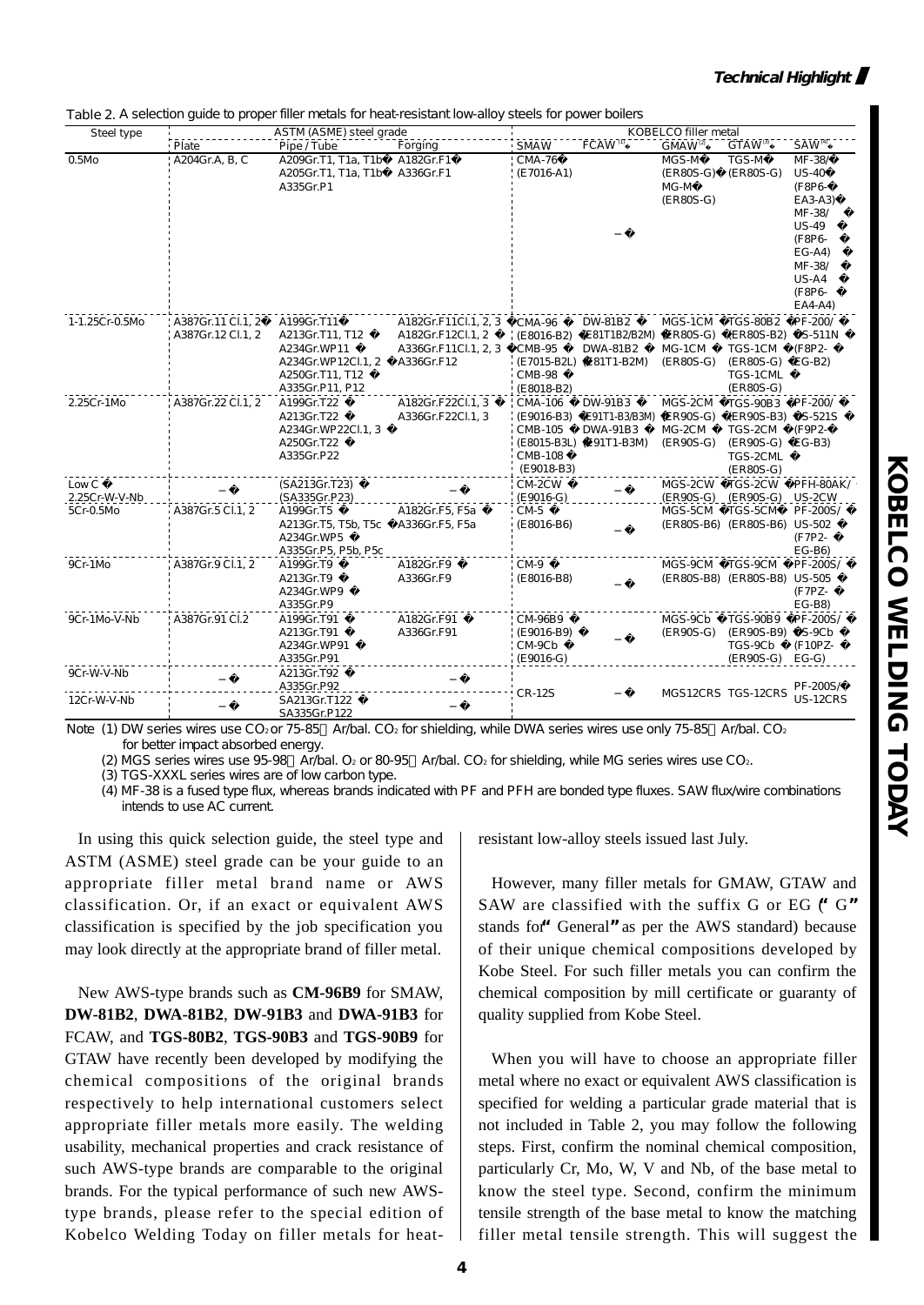equivalent AWS classification of the filler metal to be chosen in Table 2 for a particular welding process.

With respect to filler metals for 9Cr-W-V-Nb and 12Cr-W-V-Nb steels, no AWS classification system is available because they are presently the most advanced filler metals in the power boiler field as detailed below. They have been developed by Kobelco**'**s state-of-the-art technology, and the application of such advanced steels has been a recent event. In using such filler metals you can confirm the chemical and mechanical properties by mill certificate or guaranty of quality issued by Kobe Steel.

### **High-Cr ferritic steels and filler metals are hot topics in the power boiler field**

In recent years, greenhouse gases mainly  $CO<sub>2</sub>$  have been held up as a global environmental problem and moves to reduce such gases have been increasing. In this respect, the reduction of  $CO<sub>2</sub>$  emitted especially from fossil fuel power plants is being promoted actively for environmental protection. For the reduction of  $CO<sub>2</sub>$ emissions at fossil fuel power plants, the improvement of electricity generation efficiency is considered to be imperative. For this purpose, high-temperature highpressure steam must be delivered to the power turbines. The use of such ultra-supercritical pressure steam requires the boiler components to be made from special steel that is durable under such severe steam conditions for a long period of operation. In response to this demand, various types of heat-resistant low-alloy steel have been developed to improve creep rupture strength as shown in **Fig. 1**.

Creep rupture strength is an important property for steam boiler components. Creep rupture, which can have a decisive influence on the lifetime of a boiler, is a phenomenon in which a steel material ruptures as a result of progressive or creeping strain under a stress even below its yield strength when it is kept at a high temperature for long periods.

Several types of tungsten-enhanced 9-12Cr steels typically 9Cr-W-V-Nb and 12Cr-W-V-Nb steels specified by ASME are now drawing attention because they can supersede modified 9Cr-1Mo (9Cr-1Mo-V-Nb) steel in terms of creep rupture strength. They have been applied in the fabrication of steam boilers for many fossil fuel power plants. The applications of such innovative steels include the main steam piping, superheater tubing and reheater tubing **Fig. 2**.



Figure 2. Tubing/piping diagram of a water tube boiler (Source: K. Nagumo, Basic Knowledge of Boilers, Ohmsha, 2002)



Figure 1. Transition of heat-resistant low-alloy steel for power boilers in conjunction with improvement of creep rupture strength [Ref. 1]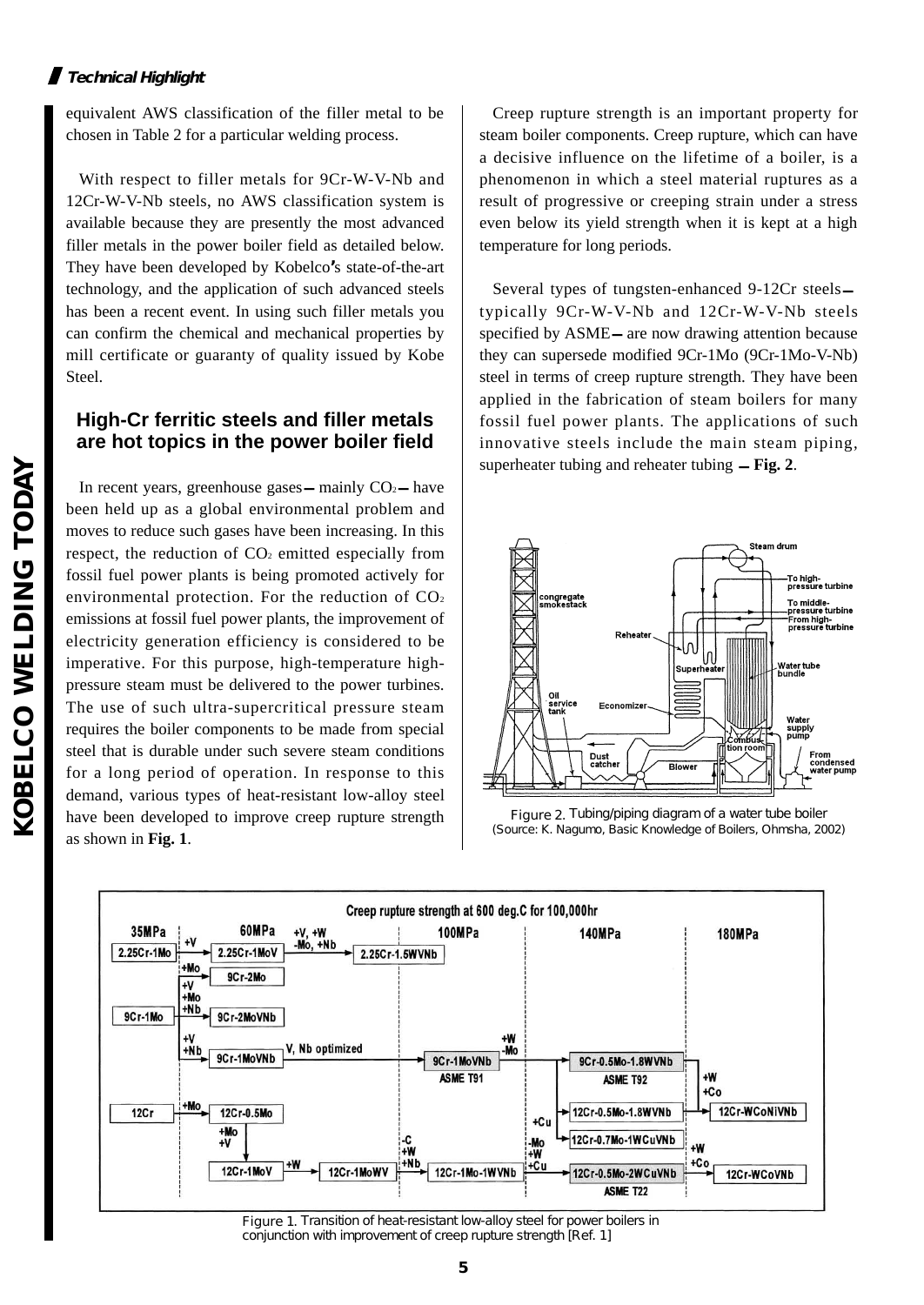# **Kobelco W-enhanced 9-12Cr steel filler metals offer unsurpassed performances**

Kobe Steel has promoted the research and development of suitable filler metals for tungstenenhanced 9-12Cr steels. **Table 3** shows typical chemical compositions and mechanical properties of the matching filler metals for 9Cr-W-V-Nb (ASTM A213Gr.T92 and A335Gr.T92) and 12Cr-W-V-Nb (ASME SA213Gr.T122 and SA335Gr.T122) steels.

The sophisticated weld metal chemical formula, which was developed through in-depth research on the microstructure in conjunction with alloying elements such as Cr, Ni, Co and N, provides good notch toughness as well as adequate tensile properties by suppressing the residue of the -ferrite phase. In addition, the Wenhanced 9-12Cr steel filler metals offer higher creep rupture strength in comparison with modified 9Cr-1Mo steel filler metals. This advantage can mainly be attributed to elaborate alloying with W, V, Nb, and Mo.

Table 3. Typical weld metal chemical and mechanical properties of W-enhanced 9-12Cr steel filler metals

| Welding<br>process                        | <b>SMAW</b>   | <b>GTAW</b>    | GMAW <sup>(1)</sup> | SAW                  |
|-------------------------------------------|---------------|----------------|---------------------|----------------------|
| <b>Brand</b>                              | <b>CR-12S</b> | TGS-<br>12CRS  | MGS-<br>12CRS       | PF-200S/<br>US-12CRS |
| C (wt<br>$\rightarrow$                    | 0.06          | 0.06           | 0.07                | 0.09                 |
| Si                                        | 0.38          | 0.30           | 0.31                | 0.15                 |
| Mn                                        | 0.72          | 0.67           | 0.93                | 0.99                 |
| P                                         | 0.005         | 0.004          | 0.005               | 0.007                |
| S                                         | 0.003         | 0.003          | 0.004               | 0.003                |
| Cu                                        | 0.01          | 0.01           | 0.01                | 0.37                 |
| Νi                                        | 0.48          | 0.50           | 0.50                | 0.98                 |
| Co                                        | 1.56          | 1.01           | 1.50                | 0.14                 |
| Cr                                        | 9.49          | 10.06          | 9.54                | 10.74                |
| Mb                                        | 0.20          | 0.35           | 0.40                | 0.23                 |
| v                                         | 0.29          | 0.21           | 0.29                | 0.19                 |
| Nb                                        | 0.03          | 0.03           | 0.04                | 0.03                 |
| w                                         | 1.50          | 1.44           | 1.60                | 1.77                 |
| N                                         | 0.05          | 0.03           | 0.04                | 0.02                 |
| 0.2 YS (MPa)                              | 648           | 686            | 619                 | 624                  |
| TS (MPa)                                  | 768           | 790            | 745                 | 781                  |
| EI( ) [4D]                                | 26            | 23             | 27                  | 22                   |
| RA()                                      | 64            | 68             | 62                  | 70                   |
| vEO (J)                                   | 40            | 44             | 47                  | 37                   |
| Creep rupture<br>time <sup>(2)</sup> (hr) | 2650          | 3915           | 1670                | 2635                 |
| PWHT (<br>$\times$ hr)                    | 740×8         | $740 \times 8$ | $740 \times 8$      | $745 \times 8$       |

Note (1) Shielding gas: 95 Ar/bal. CO<sub>2</sub>

(2) Testing temperature and stress: 650℃, 98MPa

## **What applications need low-C 2.25Cr-W-V-Nb filler metals**

2.25Cr-1Mo steel, a typical heat-resistant low-alloy steel, has long been used for power boilers due to its

superior high temperature strength and workability. However, in response to the demand for higher creep strength materials for high-temperature high-pressure power boilers, low-C 2.25Cr-W-V-Nb steel has also been developed by alloying with tungsten and optimizing the content of other alloying elements. This W-enhanced 2.25Cr steel offers superior creep rupture strength that is almost double that of conventional 2.25Cr-1Mo steel and almost the same as that of modified 9Cr-1Mo steel. It also offers better weldability due to its low carbon content.

The piping and tubing of low-C 2.25Cr-W-V-Nb steel for steam boilers including supper heater tubes can be welded by using Kobelco filler metals tailored for this steel. **Table 4** shows typical chemical and mechanical properties of the filler metals for individual welding processes. Such excellent properties are provided by the weld metal of fine bainitic microstructure as shown in **Photo 1**.

Table 4. Typical weld metal chemical and mechanical properties of low-C 2.25Cr-W-V-Nb steel filler metals

| Welding<br>process                        | <b>SMAW</b> | <b>GTAW</b>   | GMAW <sup>(1)</sup> | <b>SAW</b>          |
|-------------------------------------------|-------------|---------------|---------------------|---------------------|
| <b>Brand</b>                              | CM-2CW      | TGS-<br>2CW   | MGS-<br>2CW         | PFH-80AK/<br>US-2CW |
| C(wt)                                     | 0.05        | 0.02          | 0.05                | 0.03                |
| Si                                        | 0.40        | 0.42          | 0.33                | 0.14                |
| Mn                                        | 0.79        | 0.48          | 1.02                | 0.90                |
| P                                         | 0.006       | 0.004         | 0.005               | 0.007               |
| S                                         | 0.003       | 0.003         | 0.004               | 0.006               |
| Cu                                        | 0.02        | 0.10          | 0.14                | 0.23                |
| Ni                                        | 0.03        | 0.01          | 0.47                | 0.02                |
| cr                                        | 2.43        | 2.27          | 2.23                | 2.23                |
| Mb                                        | 0.13        | 0.52          | 0.10                | 0.11                |
| v                                         | 0.20        | 0.32          | 0.24                | 0.20                |
| Nb                                        | 0.015       | 0.026         | 0.035               | 0.015               |
| w                                         | 1.69        | 1.20          | 1.96                | 1.88                |
| 0.2 YS (MPa)                              | 565         | 467           | 656                 | 548                 |
| TS (MPa)                                  | 652         | 578           | 727                 | 628                 |
| EI( )[4D]                                 | 20          | 31            | 21                  | 23                  |
| RA()                                      | 70          | 84            | 64                  | 74                  |
| vEO (J)                                   | 105         | 205           | 38                  | 39                  |
| Creep rupture<br>time <sup>(2)</sup> (hr) | 1728        | 2857          | 2032                | 2579                |
| PWHT (<br>$\times$ hr)                    | 715×2       | $715\times 2$ | $715 \times 2$      | $715\times 2$       |

Note (1) Shielding gas: 80 Ar/bal. CO<sub>2</sub>

(2) Testing temperature and stress: 600℃, 129MPa



Photo 1. Fine bainitic microstructure of CM-2CW weld metal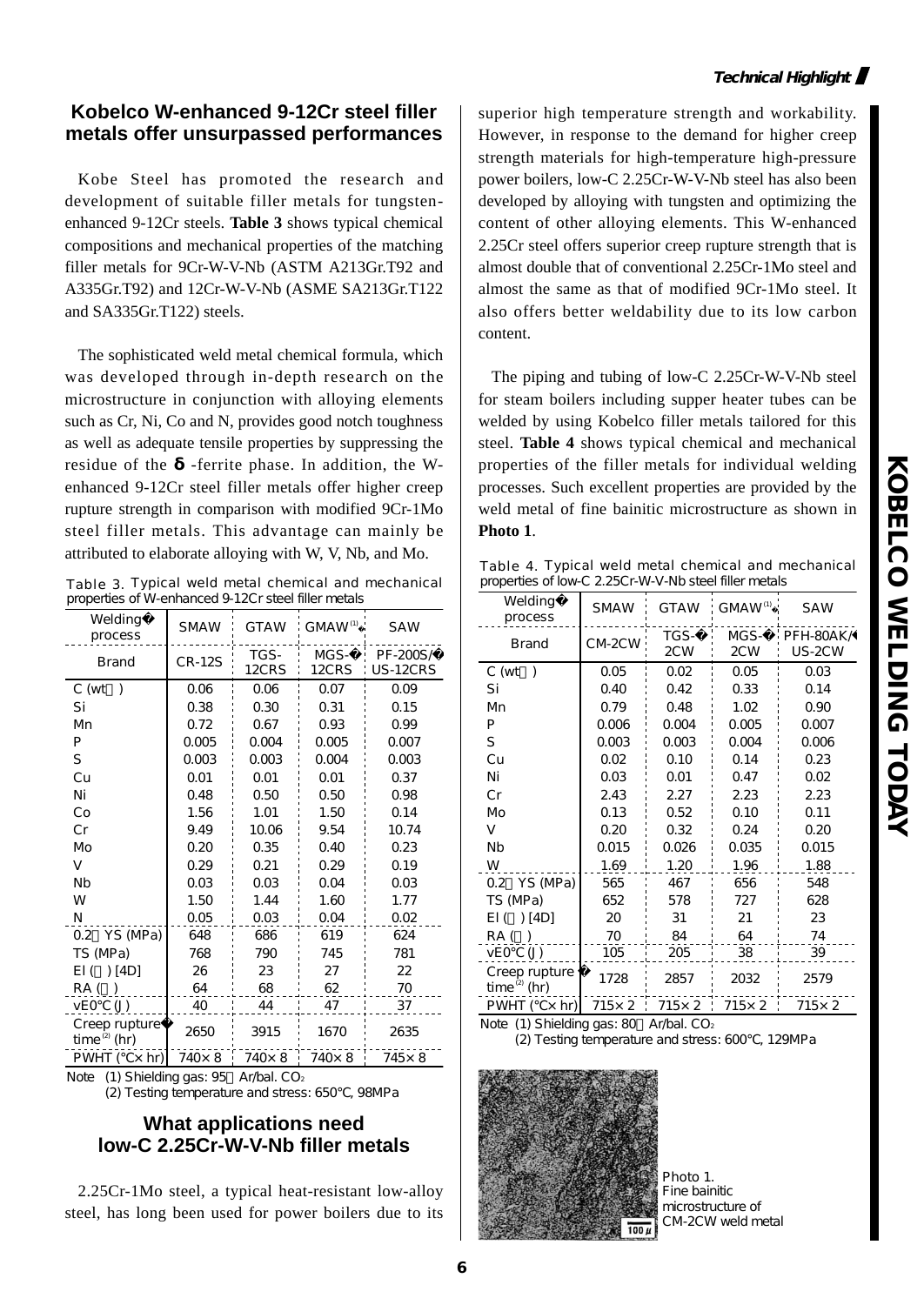

Photo 2. Fabrication of superheater tube bundles for steam boilers (Photo: Nagasaki Kogyosho Co., Ltd., Japan)

### **Joining dissimilar metals is unavoidable in welding power boiler components**

As shown in Table 1, power boilers use various types of steel for both technical and economical reasons related to the service conditions such as service temperature and pressure. Therefore, dissimilar-metal joints are a necessity when efficient performance with competitive materials at lower fabrication costs is the goal. Dissimilar joints are needed at the interface of different service condition areas.

When joining carbon steels and Cr-Mo steels, or when joining dissimilar Cr-Mo steels, a filler metal with a composition similar to the lower-alloy steel or to an intermediate composition is commonly used for butt joints. This is because, the weld metal need not be stronger nor more resistant to creep or corrosion than the lower alloy base metal in normal applications. For a quick guide to recommended Kobelco brands for joining dissimilar metals, refer to **Table 5**.

For instance, carbon steel can readily be joined to 2.25Cr-1Mo steel by using either a carbon steel or 1.25Cr-0.5Mo steel filler metal; however, carbon steel filler metals are usually selected except where carbon migration must be minimized. Likewise, 2.25Cr-1Mo steel can be joined to 9Cr-1Mo-V-Nb steel by using a 2.25Cr-1Mo filler metal.

In contrast, Cr-Mo steel and austenitic stainless steel are joined with a high Cr-Ni stainless (e.g., E309) or, where carbon migration and thermal stress are important factors, nickel alloy (e.g., ENiCrFe-1) filler metal.

Carbon migration is a metallurgical phenomenon in which carbon diffuses from the lower-Cr metal to the higher-Cr metal to form a decarburized zone in the former metal and a carburized zone in the later metal by PWHT and exposure to high temperatures during service. Carbon migration is believed to cause adverse effects on the bending properties and creep rupture strength of the dissimilar metal joint.

#### Reference

[1] F. Masuyama. Development in Environmentally Compatible Materials Heat Resistant Materials for Ultra-Supercritical Pressure Boilers. Journal of the Japan Welding Society, Vol. 70, No. 8, p.20-25. 2001.

Table 5. A quick guide to proper filler metals for welding dissimilar metal joints for general applications (1)(2)

| <b>Base metal</b>           | Mild steel                                                                                                                                 | 0.5M <sub>D</sub>                                            | 1.25Cr-0.5Mp                                                                                                                                                                                                    | 2.25Cr-1Mb                                                                                                                                        | 5Cr-0.5Mb                                                                                                                                                                                                                                                   | 9Cr-1M <sub>D</sub><br>9Cr-1Mb-V-Nb |  |  |  |
|-----------------------------|--------------------------------------------------------------------------------------------------------------------------------------------|--------------------------------------------------------------|-----------------------------------------------------------------------------------------------------------------------------------------------------------------------------------------------------------------|---------------------------------------------------------------------------------------------------------------------------------------------------|-------------------------------------------------------------------------------------------------------------------------------------------------------------------------------------------------------------------------------------------------------------|-------------------------------------|--|--|--|
| Type 304<br>stainless steel | NC-39 (E 309), NC-39L (E 309L), TGS-309 (E R 309), TGS-309L (E R 309L)<br>NIC-703D (ENIC Fe-3), NIC-70A (ENIC Fe-1), TGS-70NCb (ERNIC r-3) |                                                              |                                                                                                                                                                                                                 |                                                                                                                                                   |                                                                                                                                                                                                                                                             |                                     |  |  |  |
| 9Cr-1Mb<br>9Cr-1Mb-V-Nb     | LB-52<br>$E$ (E 7016)<br>: TGS-50<br>$E(R70S-G)$                                                                                           | <b>CMA-76</b><br>(E7016-A1)<br>: TGS-M<br>$ECR$ 80S-G)       | CMA-96<br>$(E8016-B2)$<br>TGS-80B2<br>$E(R)$ (ER 80S-B2)                                                                                                                                                        | CMA-106<br>$( E 9016-B3)$<br>$TGS-90B3$<br>$(ER 90S - B3)$                                                                                        | CM-5<br>(E8016-B6)<br>TGS-5CM<br>$(ER 80S-B6)$                                                                                                                                                                                                              |                                     |  |  |  |
| 5Cr-Q5Mb                    | $LB-52$<br>(E 7016)<br>TGS-50<br>$(ER70S-G)$                                                                                               | <b>CMA-76</b><br>(E 7016-A1)<br>TGS-M<br>$(ER 8OS - G)$      | CMA-96<br>(E 8016-B2)<br>TGS-80B2<br>$(ER 80S - B2)$                                                                                                                                                            | <b>CMA-106</b><br>(E9016-B3)<br><b>TGS-90B3</b><br>$(ER 90S - B3)$                                                                                |                                                                                                                                                                                                                                                             |                                     |  |  |  |
| 2.25Cr-1Mb                  | $LB-52$<br>(E 7016)<br><b>TGS-50</b><br>$(ER70S-G)$                                                                                        | <b>CMA-76</b><br>(E 7016-A1)<br><b>TGS-M</b><br>$(ER 80S-G)$ | <b>CMA-96</b><br>(E 8016-B2)<br><b>TGS-80B2</b><br>$(ER 80S-B2)$                                                                                                                                                |                                                                                                                                                   | Note: (1) This table is a guide to recommended filler metals<br>matching the lower-alloy steels in various dissimilar metal<br>joints, excepting for Type 304 steel. Other types of filler metals<br>may be needed where a specific requirement is imposed. |                                     |  |  |  |
| $1.25Cr - Q5Nb$             | LB-52<br>(E 7016)<br>TGS-50<br>$(ER7OS-G)$                                                                                                 | <b>CMA-76</b><br>(E 7016-A1)<br>: TGS-M<br>$(ER 80S-G)$      |                                                                                                                                                                                                                 | Note: (2) Preheating and postweld heat treatment for dissimilar Cr-Mo<br>steels should be sufficient to the higher-alloy steel; however, the PWHT |                                                                                                                                                                                                                                                             |                                     |  |  |  |
| 0.5M <sub>D</sub>           | LB-52<br>(E 7016)<br><b>TGS-50</b><br>$(ER7OS-G)$                                                                                          |                                                              | temperature should be lower to avoid damage to the lower-alloy steel<br>and minimize the carbon migration. Type 304 stainless steel should not<br>be preheated or postweld heat-treated to avoid sensitization. |                                                                                                                                                   |                                                                                                                                                                                                                                                             |                                     |  |  |  |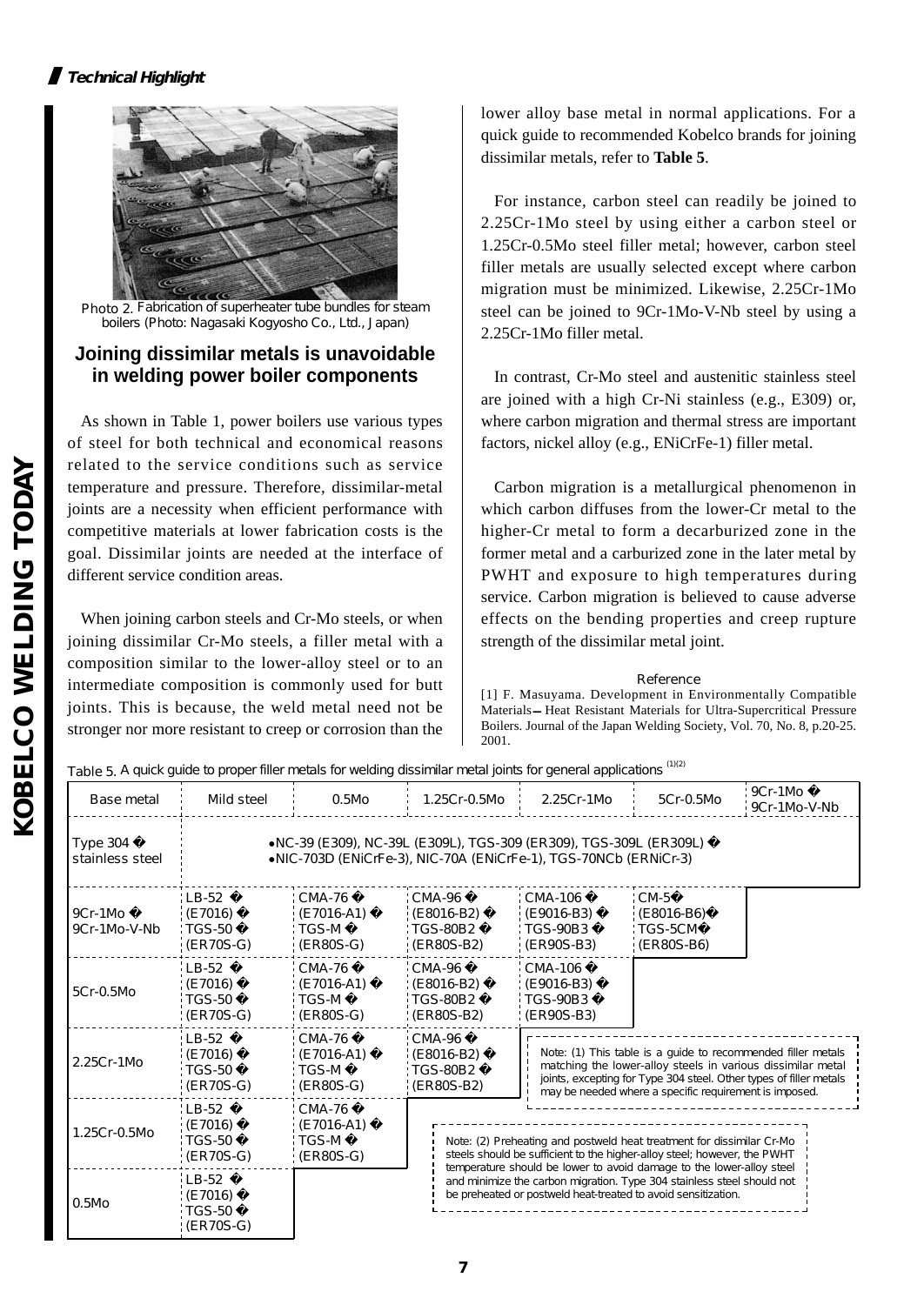#### **Q & A in Arc Welding**



In automatic GMAW the arc sometimes becomes unstable, though the wire is smoothly delivered. How can it be prevented?

## **A wire ring with an excessive diameter can cause an irregular electrical contact between the contact tip and the wire, thereby causing an unstable arc.**

In automatic gas metal arc welding (GMAW) with robots and exclusive-use automatic systems you may adjust the wire straightener in order to deliver the welding wire as straight as possible from the contact tip and thus facilitate better wire tracking onto the welding line. This method, however, can have an adverse effect on the regular electrical contact between the contact tip and the wire, thereby causing an unstable arc. This is a typical cause of unstable arc, even though the wire feeding is smooth.

The tip-to-wire irregular electrical contact can occur where the contact pressure of the wire onto the contact tip is insufficient. The wire-to-tip contact pressure is predominantly affected by the diameter of the wire ring (**Fig. 1**).



Figure 1. Wire ring diameter where the wire is fed out of the contact tip

As the wire ring diameter increases, the wire-to-tip contact pressure decreases; consequently, more unstable arcs can occur as shown in **Fig. 2**. Therefore, the diameter must be controlled small enough normally 600 mm or smaller by adjusting the wire straightener and pressure roller of the wire feeder to maintain stable wire-to-tip contact pressure. In addition, as shown in Fig. 2, the use of a loose contact tip having an excessively large inside diameter over the wire diameter or being worn out causes more unstable arcs.



Figure 2. Frequency of unstable arcs as a function of wire ring diameter (D) when passing through the contact tip (Wire diameter:  $1.2$ mm)

An unstable arc caused by tip-to-wire irregular electrical contact can also cause fusion at the interface between the contact tip and wire, which can damage the inside surface of the contact tip and markedly increase the wire feeding resistance, thereby damaging the wire surface at the wire feeding roller. Therefore, this electrical trouble can cause subsequent wire feeding trouble.

To prevent such multiple troubles, when irregular electrical contact causes seriously unstable arcs or arc cutting, you should not only renew the contact tip, but also remove all the wire extended from the wire pressure roller to the welding torch through the conduit. Take preventive measures against the irregular electrical contact before restarting welding.

# **Unstable arc can also be caused by an excessively long or small diameter welding cable due to a voltage drop.**

GMAW power sources are designed so that they perform best when the welding cable, which has a specified diameter according to the rated welding current, is extended 5-10m long in general. Therefore, the use of a cable that is either longer or thinner can cause poor arc stability due to a voltage drop. In order to overcome this trouble, increase the output terminal voltage or use a thicker thus lower electrical resistance welding cable to compensate the voltage drop.

When a long welding cable is spiraled during use, the arc can become more unstable because of an increase of inductance of the welding cable. This is why a long welding cable should be kept straight in use.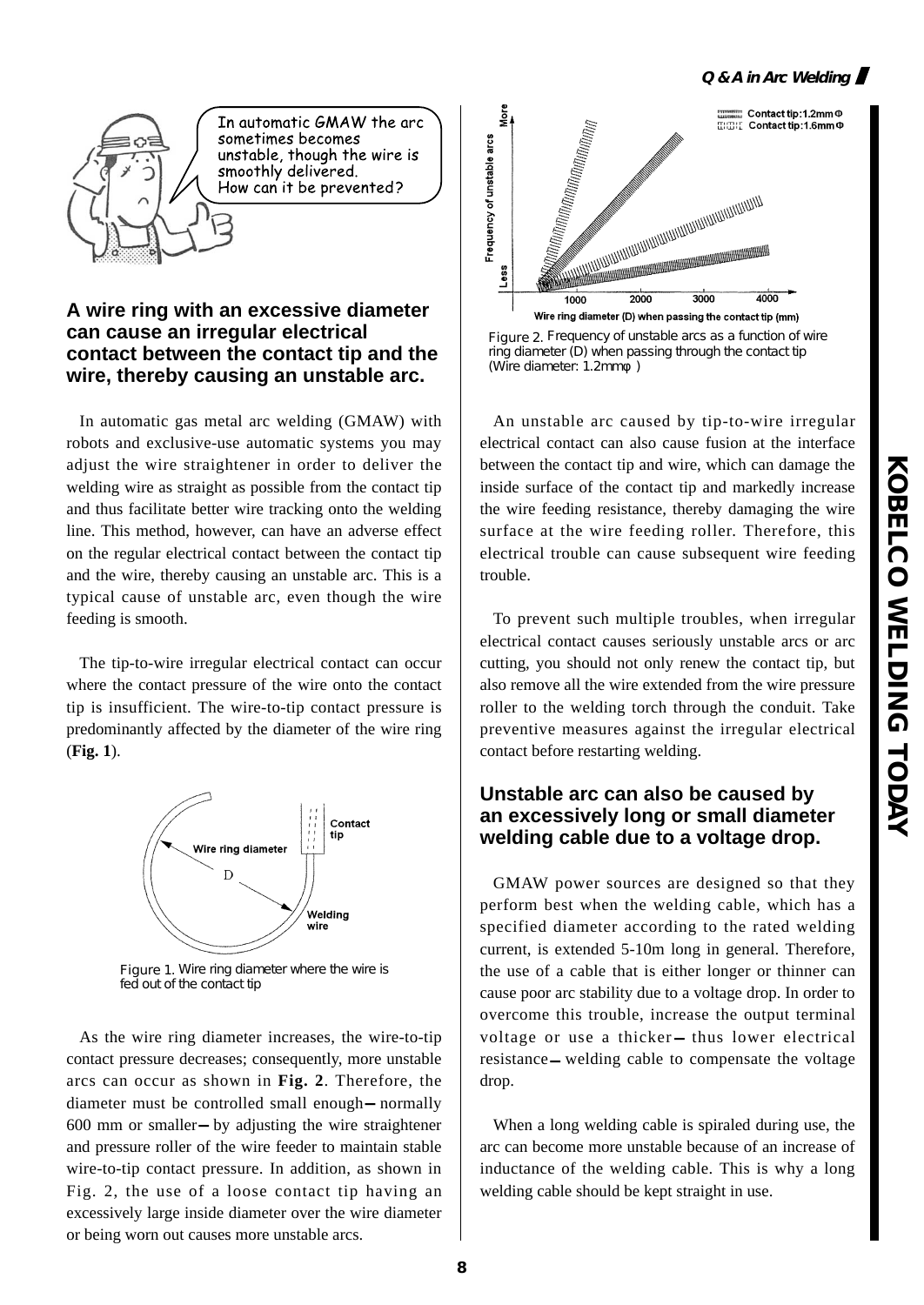# **KOBELCO Group News**

# **KWT: a New Challenge for Expanding Kobelco's Welding Business**

KOBE WELDING OF TANGSHAN CO., LTD. (KWT) was established on November 1, 2002, and started production in September last year. During the first production year, MG-51T (AWS A5.18 ER70S-6), a solid wire that is used extensively in autos and construction machinery, has been manufactured and put on the market. In the second year, DW-100 (AWS A5.20 E71T-1), a flux-cored wire used mainly in shipbuilding, will be added.



All the executives of KWT celebrate the inauguration of the factory by pulling open a decorative paper ball put on the ceiling, expecting a prosperous future for the company.

Thus, KWT has taken its first step as the 9th overseas business hub of the Welding Company of Kobe Steel, Ltd. and is endeavoring to join the other great brother companies fulfilling KOBELCO**'**s international slogan **"**QTQ**"**(Quality Products, Technical Support, and Quick Delivery). With respect to**"**Quality Products**"** especially, each and every one of the employees is ready to work creatively in order to supply materials and services reflecting local input and responding to the expectations of customers in China. In fact, many customers have already evaluated our products highly, recognizing our uncompromising attitude for quality. For<sup>#</sup> Technical Support," we will provide kind and helpful advice that is easy to understand. And we will seek to achieve**"**Quick Delivery,**"**by keeping our promises for the most convenient delivery time.



Kobe Welding of Tangshan is built in Tangshan City which lies about 200 km east of Beijing."Execute all the obligations imposed by industry, thereby contributing to the progress of social and economical prosperity in order to achieve peace and happiness for people," states the board outside the front gate of KWT's factory.

As you all may know, the 2008 Olympic Games will be held in the capital city Beijing, which is near Tangshan, the home of KWT. We expect a great expansion of demand in China, where the whole country is booming in tandem with the construction boom for the Olympic Games. With KWT at the forefront, the KOBELCO GROUP is determined to grasp this business opportunity securely and to supply welding consumables and services to as many customers as possible, and in this way contribute to the development of industries of China. We should be very happy if foreign enterprises already existing in China and those who plan to establish businesses in China will remember that KOBELCO is in China as in many other countries. KWT will continue its efforts to live up to all of your expectations.

#### **Reported by K. Motegi, President, KWT**

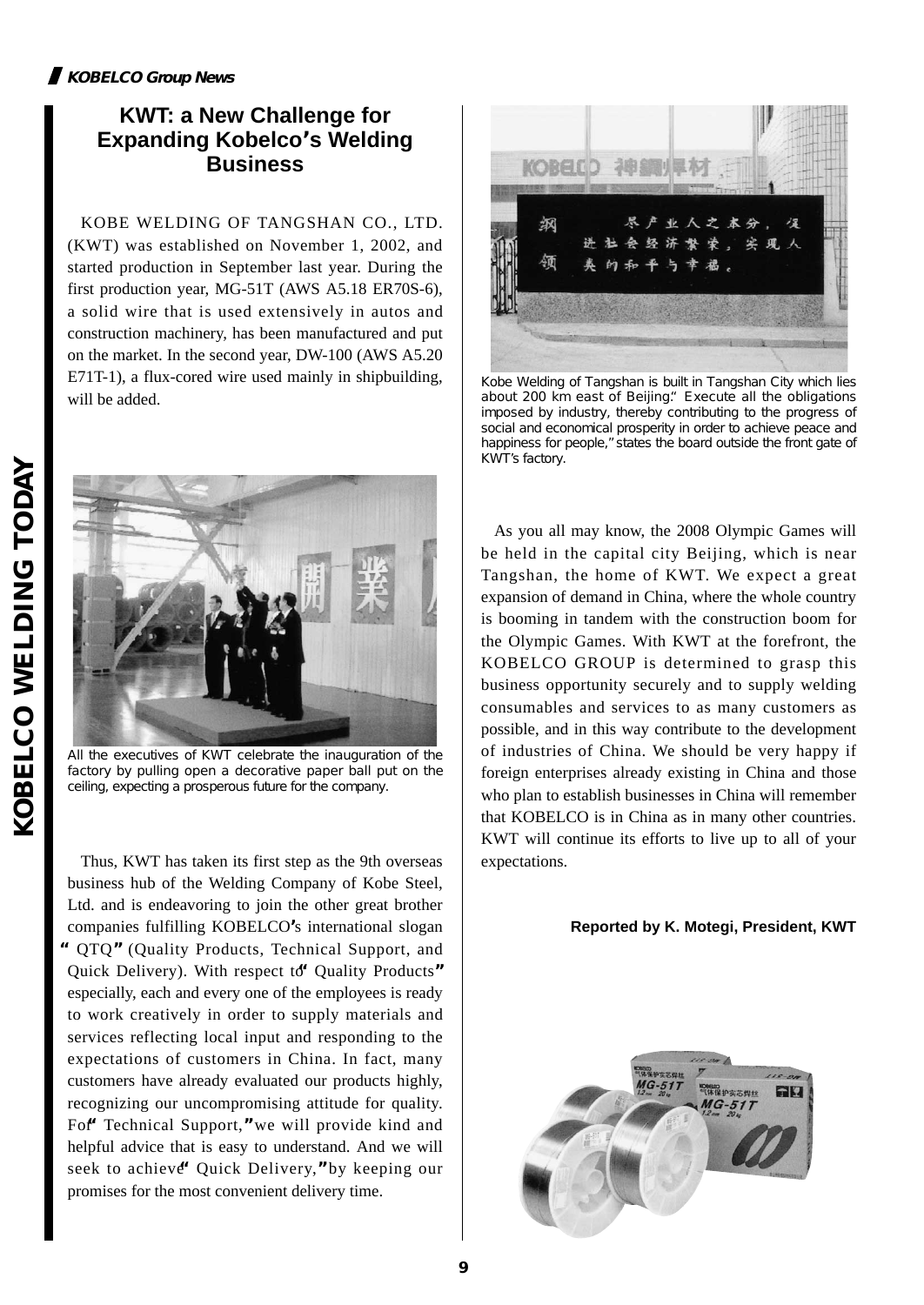#### **Bulletin**

# **WELDEX-2003 and Beijing Essen: Good Chances of Publicity for KWT**

Kobe Welding of Tangshan Co., LTD. (KWT) participated in the WELDEX-2003 held from September 7 to 10 at the International Exhibition Center in Wuhan and displayed welding consumables, focusing on MG-51T solid wire (AWS A5.18 ER70S-6) that they started to manufacture in September. At the Shipping Conference held at the trade show, Mr. T. Hidaka, a researcher of Kobe Steel, Ltd. (KSL) made a presentation on the electrogas arc welding process using DWS-1LG flux-cored wire and emphasized KSL**'**s efforts to promote welding efficiency in shipbuilding to the audience.

KWT also participated in the International Welding & Cutting Fair (Beijing Essen) held from November 26 to 29 at the Everbright Convention & Exhibition Center in Shanghai and promoted a diversified line of KSL**'**s products such as MG-51T, DW-100 (AWS A5.20 E71T-1), Cr-Mo welding consumables and high strength steel welding consumables.



Prior to the Exhibition, at the Symposium,<sup>4</sup> Welding for Automobiles,**"**held from November 24 to 26, Mr. R. Suzuki, a KSL researcher, made a presentation on the recent trends in MAG welding technologies for thin plates, which drew much attention from the audience. All through the exhibition period, there was a constant flow of visitors, letting us understand the active demand of the Chinese market.



Technical presentation by Mr. R. Suzuki, a researcher of the Technical Development Dept. of KSL, on a state-of-the-art gas metal arc welding process suitable for sheet metal welding in automobile fabrication (Beijing Essen)

KWT and KSL will strive in their advertising and publicity activities to comply with this brisk demand in the Chinese market. The next Beijing Essen is scheduled to be held in Beijing in November 2004. The KOBELCO Group is determined to respond to expectations of customers the world over, let alone customers in China. Our challenge is to realize Whenever you see the arc, KOBELCO is here, there and everywhere.**"**

**Reported by D. Hino, KSL**



Publisher : The International Operations Dept., Welding Company, Kobe Steel, Ltd. Printer : Fukuda Printing Co., Ltd. Editor : KOBELCO WELDING TODAY Editorial Staff URL : http : // www.kobelco.co.jp E-MAIL : iod@melts.kobelco.co.jp